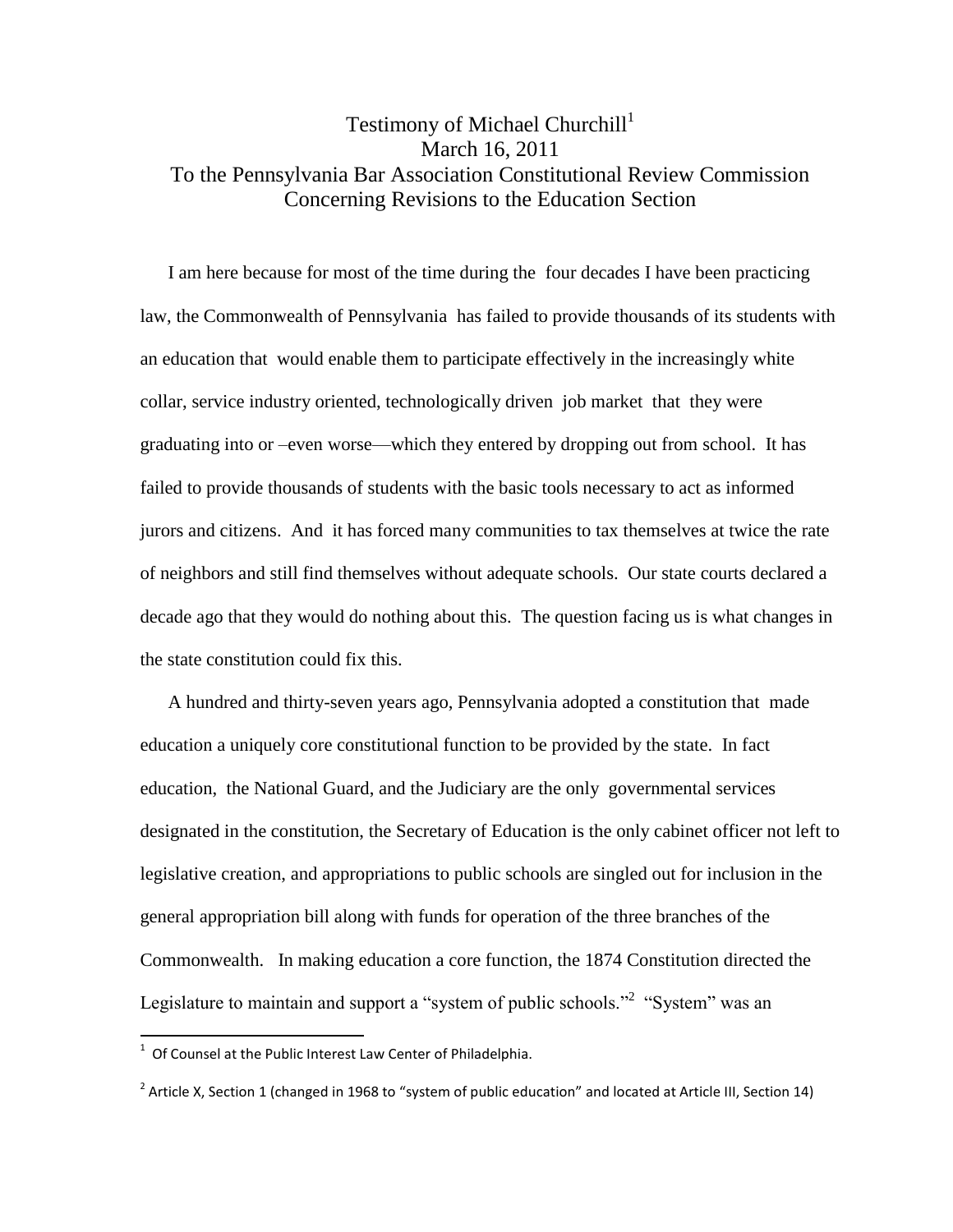important word in the lexicon of the  $19<sup>th</sup>$  century where that word evoked a picture of interworking parts reinforcing each other to produce a desired result. But the Constitution went further and mandated a particular kind of system, "a thorough and efficient" one. That phrase was taken from the constitution of Ohio, not only by Pennsylvania, but by the neighboring states of New Jersey, Maryland, and West Virginia. "Thorough" was a word that meant not partial, but able to accomplish what was intended, and "efficient" meant not wasteful or unnecessarily duplicative.

There was a second provision adopted by the convention and voters, which many at the convention regarded as at least as important: The state itself would appropriate not less than \$1 million dollars for the schools. Four times the delegates rejected provisions which instead would have authorized the legislature to appropriate "such amounts as they shall deem proper" for the support of schools. The million dollar minimum was adopted because of complaints by western rural interests that any education clause was a fraud and sham unless there were sufficient state appropriations, since with the local taxes allowed they were unable to pay for schools that stayed open more than three months, while the richer eastern areas were able to afford nine months of school. Ultimately the long deflationary period of the 18 70s ended, and the \$1 million was no longer enough to assure all areas of the state could fully support their schools. And not surprisingly, the legislature went back to leaving the heaviest burden on local taxpayers. In 1968, when the total school bill was in the 500 million dollar range, the million dollar provision was removed from the Constitution as outdated, but not replaced with a modern version.

All in all, the convention made clear that the Education provision was adopted, as one delegate concisely stated, to "enable every child in the Commonwealth to get an equal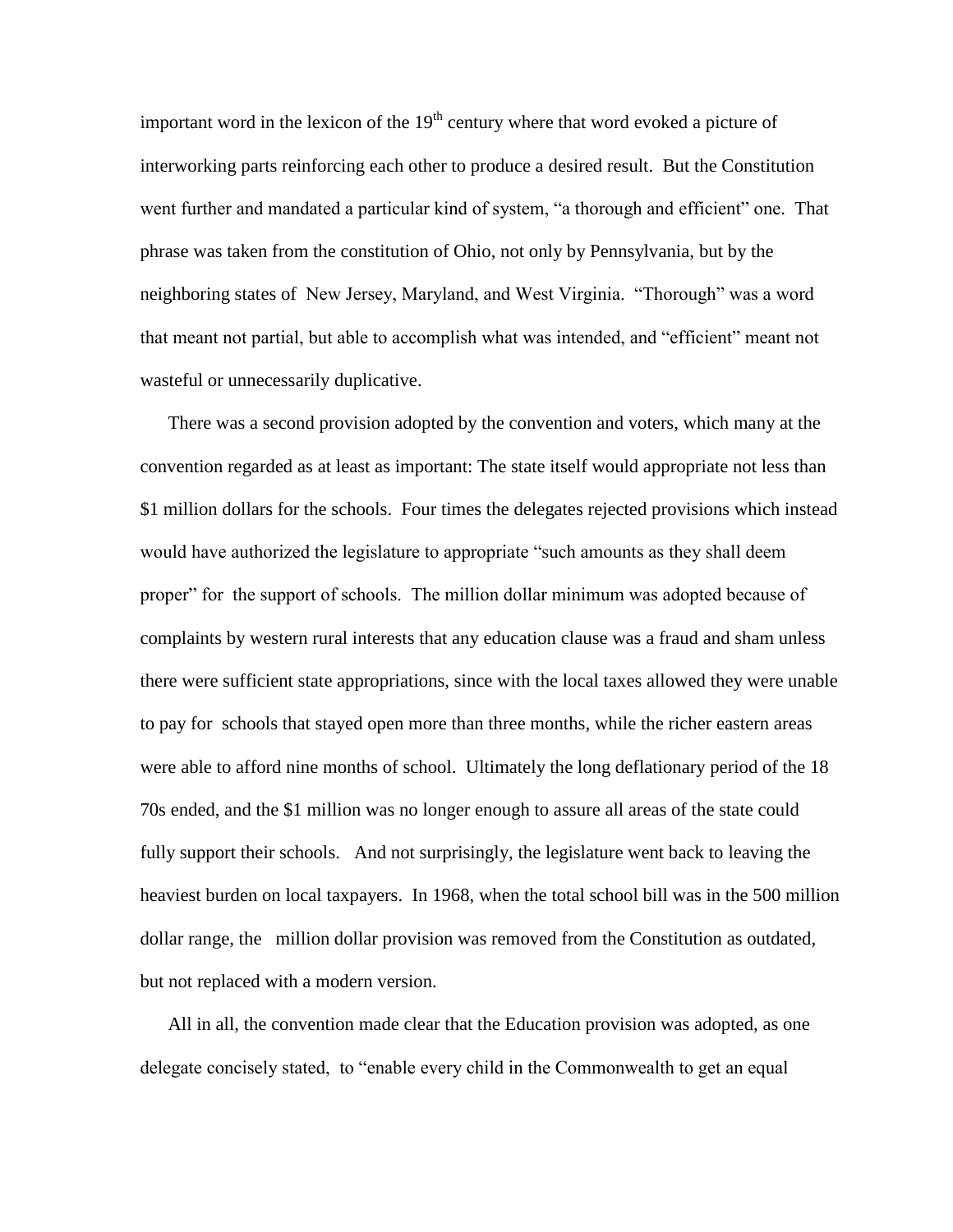chance for a good and proper education.<sup>33</sup> A second purpose, in the words of another delegate, was to overcome "the failure of the Legislature to make such appropriations as would equalize the burthens of supporting the system."<sup>4</sup> In today's language, they wanted the system to yield Adequacy and Equity, of sufficient quality to be good and proper, and of sufficient quality for all at an equally maintainable cost.

The legislature has carried out its constitutional mandate by establishing local school districts, providing them with broad but delimited authority, and imposing certain mandates. The Pennsylvania Public School Code, passed in 1949 and amended every session, sets the framework. Historically Pennsylvania has been considered a state with high levels of local autonomy. As recently as 12 years ago a brief filed by state legislative leaders could assert there was no obligation for a school district to provide high school education. The legislature was satisfied to control the level of performance by its delegatee districts simply with a requirement for 180 days of schooling and for course completion, but each district could determine the level of proficiency necessary to graduate. Beginning in the mid 1980s the state for the first time began requiring some students in all districts to take state wide tests so that there would be a way to tell if districts were carrying out their fundamental duty of graduating students proficient in reading, writing, and other subjects. In this decade the tests expanded to all students from  $3<sup>rd</sup>$  grade through 11th. We can talk about failing schools, because we finally have a measuring rod. Recently the state Board of Education has been authorized to set curriculum standards and now to develop graduation requirements which will take effect in a few years.

 3 Debates, Vol. II at 424.

<sup>4</sup> Debates, Vol. VII at 679.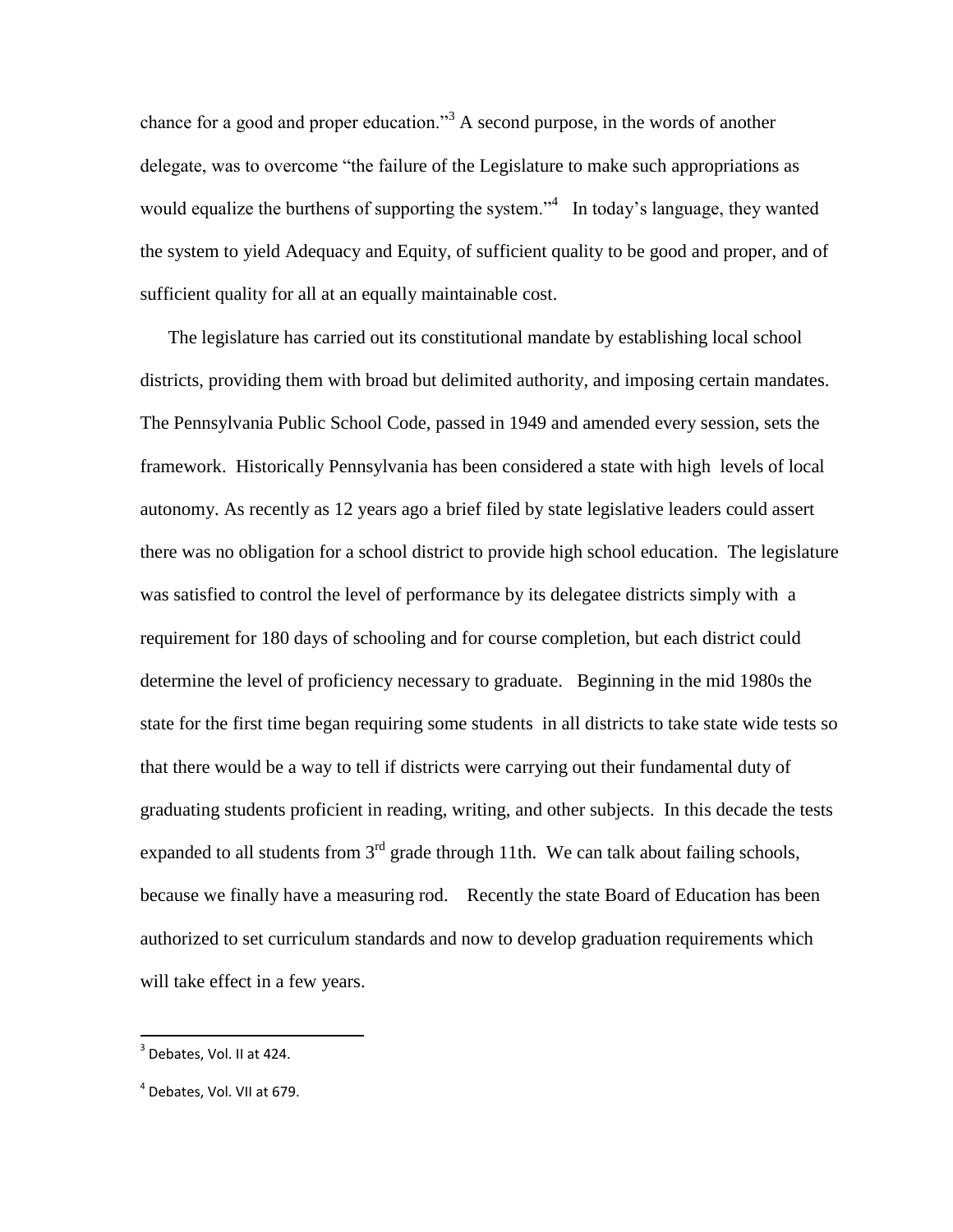On the financing side, the state since the 1920s has struggled with various formulas to distribute state money to districts and to determine how much the state should appropriate. The highest level of state appropriation in the post-world war II era came in 1974 in the Shapp administration when the state share of K-12 education costs was 54 percent. It steadily declined to a low of 35 percent in 2006. To put this in perspective, the national average has states contributing 50%, and Pennsylvania in the period 1995 to 2007 steadily ranked in the lowest five states in the nation in the proportion of state support for k-12 education. And because the constitutional mandate does not specify the age of students, the Commonwealth contributed nothing to provide pre-K education until 2002 despite innumerable studies testifying to the importance of the first 5 years of life in preparing a child to learn successfully.

The consequences of this low state funding has been a high reliance on local taxes, predominately property taxes. And because of the high disparity in taxable property in a district, there is high disparity in the dollars districts have to educate students. I think it can be taken as an Iron Rule, that the greater the reliance on local wealth for funding schools, the greater the inequality in school resources. So one consequence, for students, is great differences in school quality, depending solely on where you live. For while having money may not guarantee quality, not having money correlates highly with fewer textbooks and labs, higher student/teacher ratios, and less student proficiency. Another consequence, for taxpayers, is great disparity in tax burdens, with some taxpayers paying at a rate exceeding 40 mills and other taxpayers paying less than 15 mills. Again, the authors of Pennsylvania's 1874 Constitution understood these problems and attempted, unsuccessfully as it turns out, to prevent them from occurring.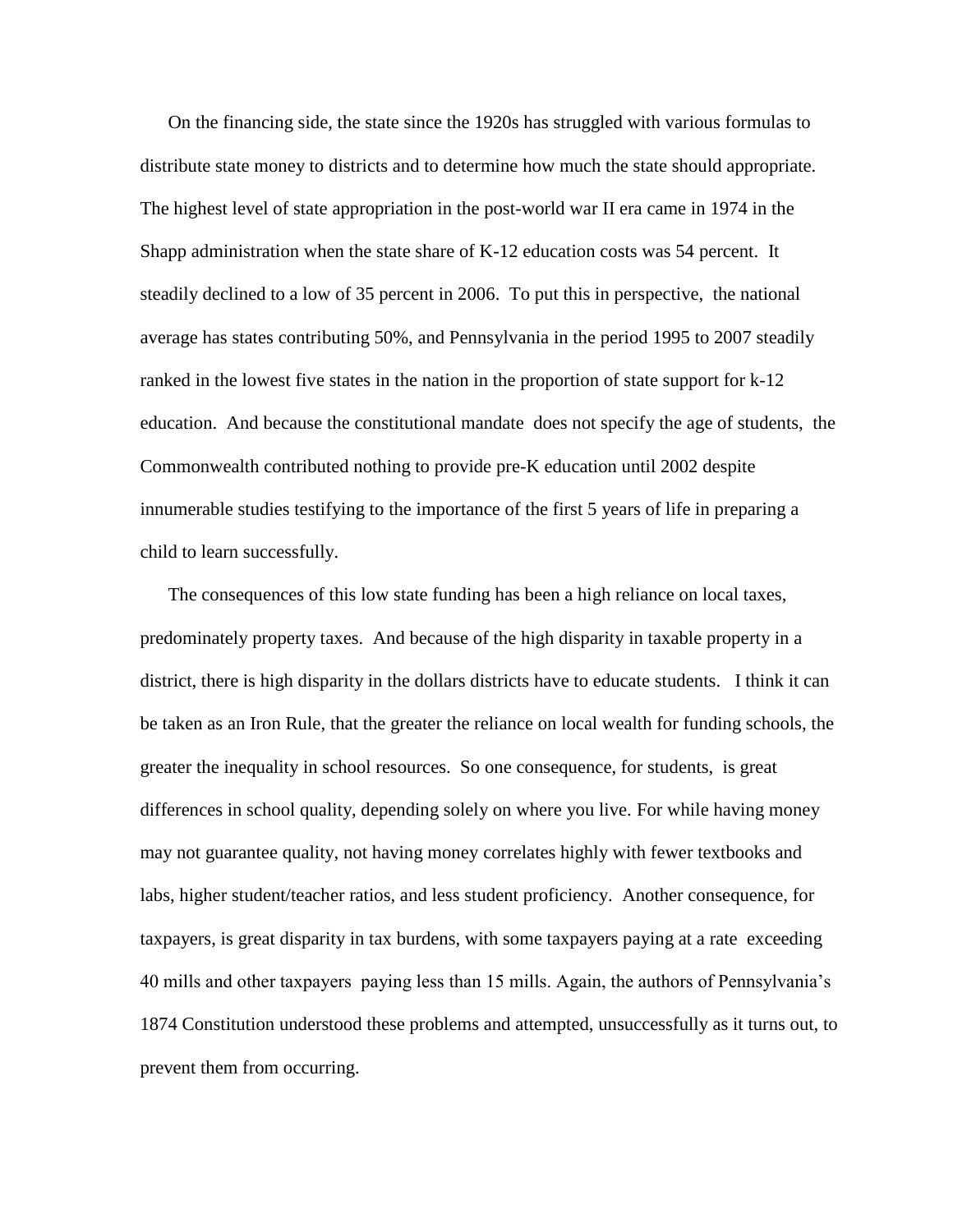It would be hard to describe the legislature's financing of schools as a system, thorough, or efficient. For 15 years, from1991 to 2006 Pennsylvania was one of only two states that had no ongoing formula for distributing state money, but made a new distribution up each year, and did not even base the distribution on the number of students in the districts.

If there could be any doubt about the lack of compliance with the Constitutional mandate it was removed in 2007. The General Assembly had authorized an independent evaluation of what it would cost in each school district to educate students to meet state proficiency standards as set by the State Board of Education. The result was startling: the cumulative cost was \$4.4 billion dollars, or approximately 25% more than was then being spent. And It was not just in the major cities that the problem existed: 434 out of 501 school districts had gaps between the needed cost and what they were actually spending greater than \$1,000 per student; the largest gap was \$6,437 for Reading, or an additional 86 percent, in a school district where the tax effort was 38 percent above the state median.

Constitutional provisions are usually regarded as important because of the standard they set for state officials to meet and because they can be enforced by courts. The through and efficient clause clearly did not impel legislative compliance. What was the response of the courts?

The very first case to raise the issue was *Danson v. Casey<sup>5</sup>* decided by the State Supreme Court in 1979. The majority opinion said that because the complaint did not allege that the education offered was "inadequate" or did not meet "minimum standards" and because it also failed to allege that there were "gross disparities in …expenditures throughout the state", that

<sup>&</sup>lt;u>.</u><br><sup>5</sup> 484 Pa. 415 (1979)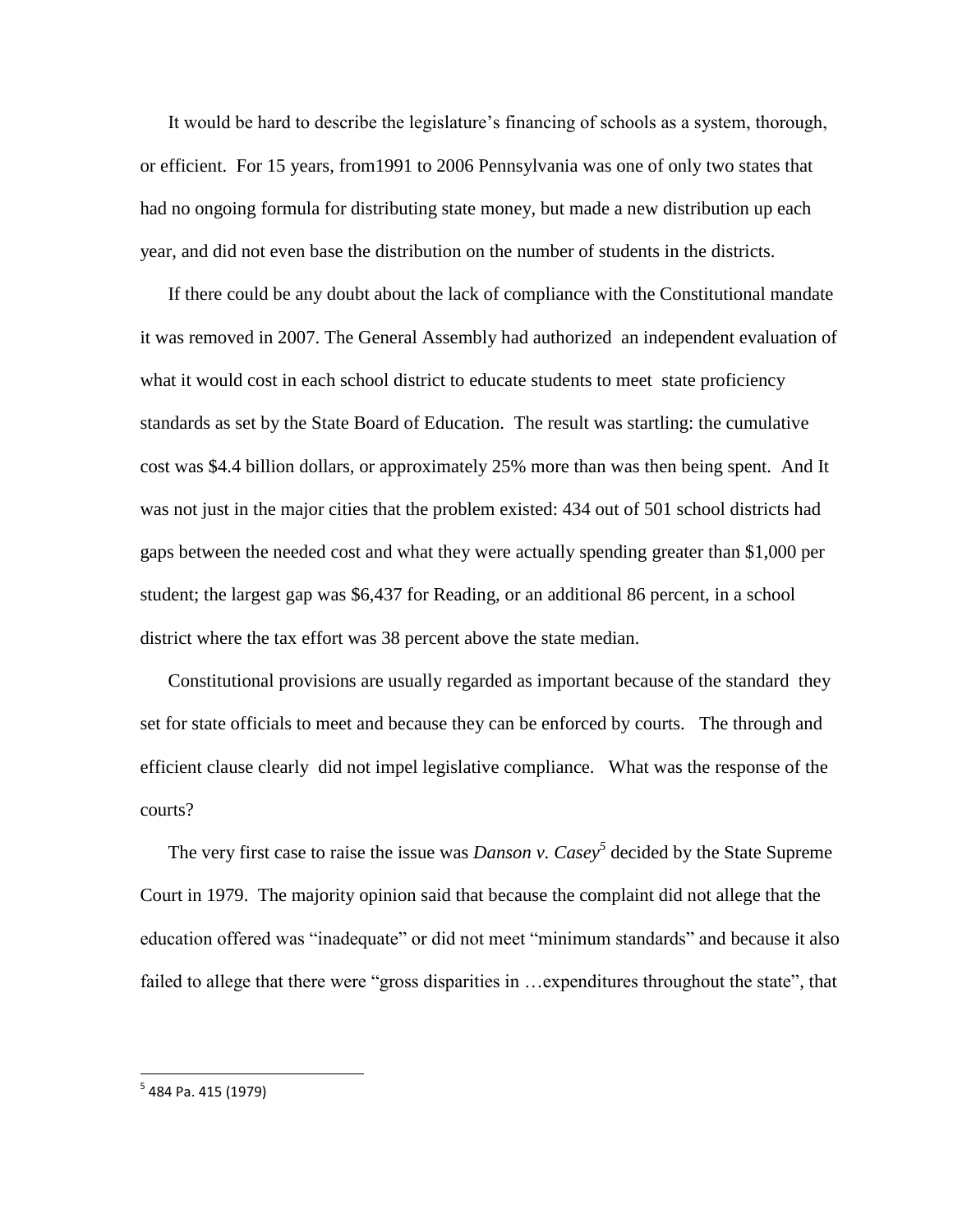the complaint had to be dismissed. The clear inference was that a case that could prove those two ingredients would succeed.

And then in *School Dist. of Wilkinsburg v. Wilkinsburg Education Ass'n<sup>6</sup>* , in 1995 the Supreme Court actually held the thorough and efficient clause was grounds for challenging a state statute which prohibited contracting out teaching. In the course of the opinion the Court stated public education was a "fundamental right" which must be implemented despite the state statute if students were failing to receive an adequate education.

Two groups filed suit in the 1990s: the Pennsylvania Association of Rural and Small Schools filed the *PARSS* suit in 1991 on behalf of 150 school districts, and families of students and the Philadelphia School District filed the *Marrero* case in 1996. Both cases alleged the existence of the gross disparities in expenditures that the *Danson* case had posited as critical and an inadequate education, consistent with *Danson* and *Wilkinsburg.* But the Commonwealth Court and then the Supreme Court refused to examine the facts and declared instead that the question of whether the thorough and efficient clause of the constitution was being complied with is a matter solely for the legislature and that judicial review review of this issue is inappropriate.<sup>7</sup> To the extent that there was a reason, it appeared to be that it was too difficult for a court to determine if an adequate education was being provided and if the disparities in resources were too large.

In coming to this conclusion the Supreme Court never mentioned the fact that in all four of the neighboring states with the identical constitutional clause –Ohio, New Jersey,

 $\overline{a}$ 

<sup>&</sup>lt;sup>6</sup> 542 Pa. 335 (1995)

 $^{7}$ ); Marrero v. Commonwealth, 709 A.2d 956 (Pa. Cmwlth. Ct., 1998) , aff'd 739 A.2d 110 (Pa. 1999); Pa. Ass'n of Rural & Small Schs v. Ridge, 737 A.2d 246 (Pa. 1999).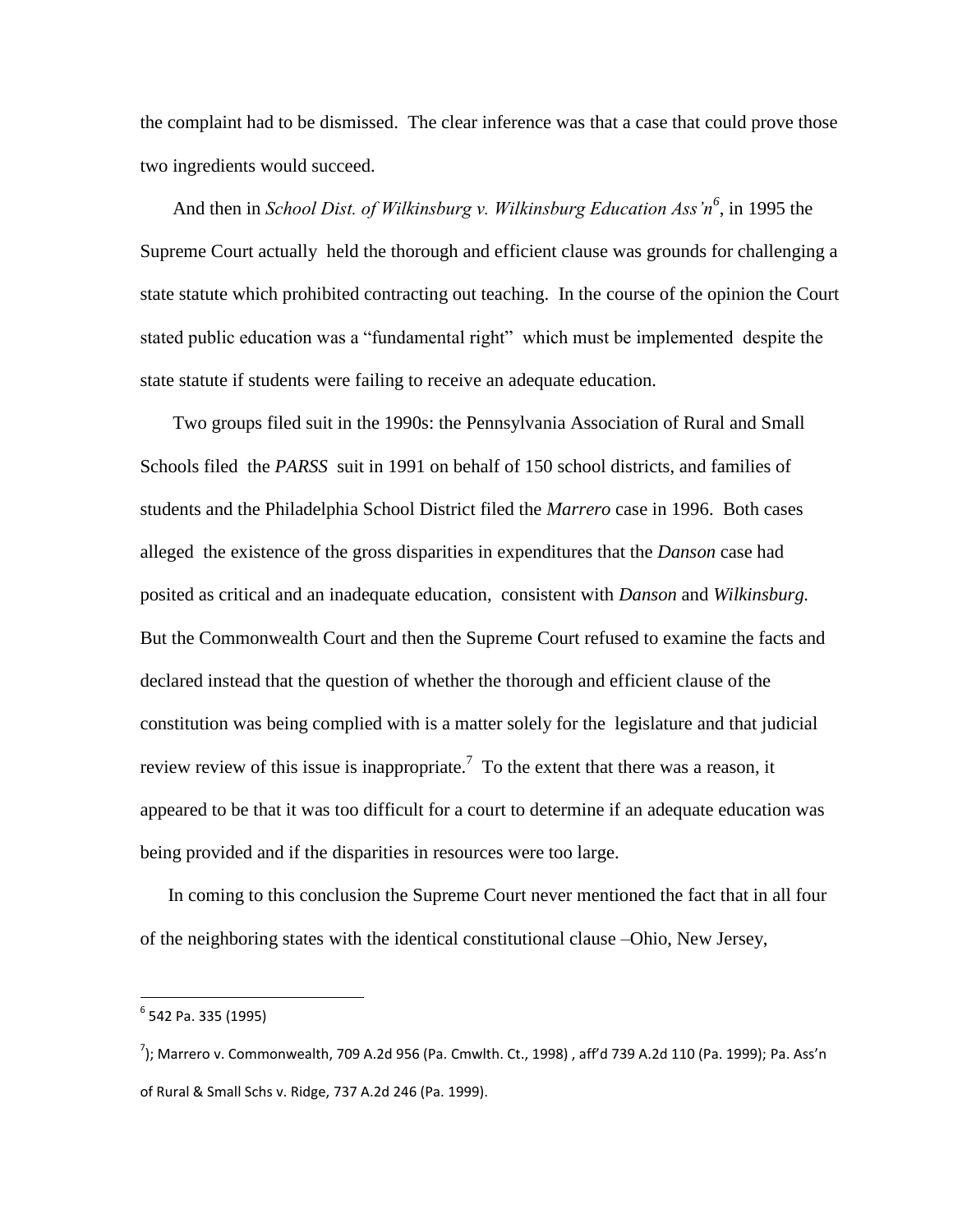Maryland and West Virginia-- the courts had come to the opposite conclusion and seemed perfectly capable of arriving at a judgment. Indeed the *PARSS* case had gone to trial and the trial judge had found on the merits that there was a manageable standard, but insufficient evidence of an inadequate education. Nor did the Supreme Court mention its earlier decision in *Wilkinsburg* directing the trial court to hold the education clause enforceable. The court made no analysis of the growing use of test scores, and statewide proficiency standards did not then exist. Although these are significant grounds for requesting a court to revisit its decision to abstain from judicial enforcement of the constitution, at the moment the cases stand for the proposition that the judiciary will not review the compliance of the legislature with the constitutional mandate to maintain a thorough and efficient system of public schools.

So where do we go from here? The first issue is whether the Commonwealth can afford to leave this issue solely in the hands of the legislature, or whether the courts should have the power, in appropriate circumstances, to state that the constitutional mandate, however it is expressed, has been violated. The second issue is whether the constitutional mandate should continue to be expressed in terms of "thorough and efficient" or whether some other standard ought to be adopted. I have a firm opinion to offer on the first, and a less firm one on the second.

We now have 137 years of evidence to add on to what the 1873 delegates had already seen: legislators' reluctance to raise taxes and the ease by which they can push the cost onto local taxpayers continually undermines the core values of adequacy and fairness. How do we as a Commonwealth justify spending twice as much in governmental resources on preparing one child for his/her future as we do on another merely because of where in the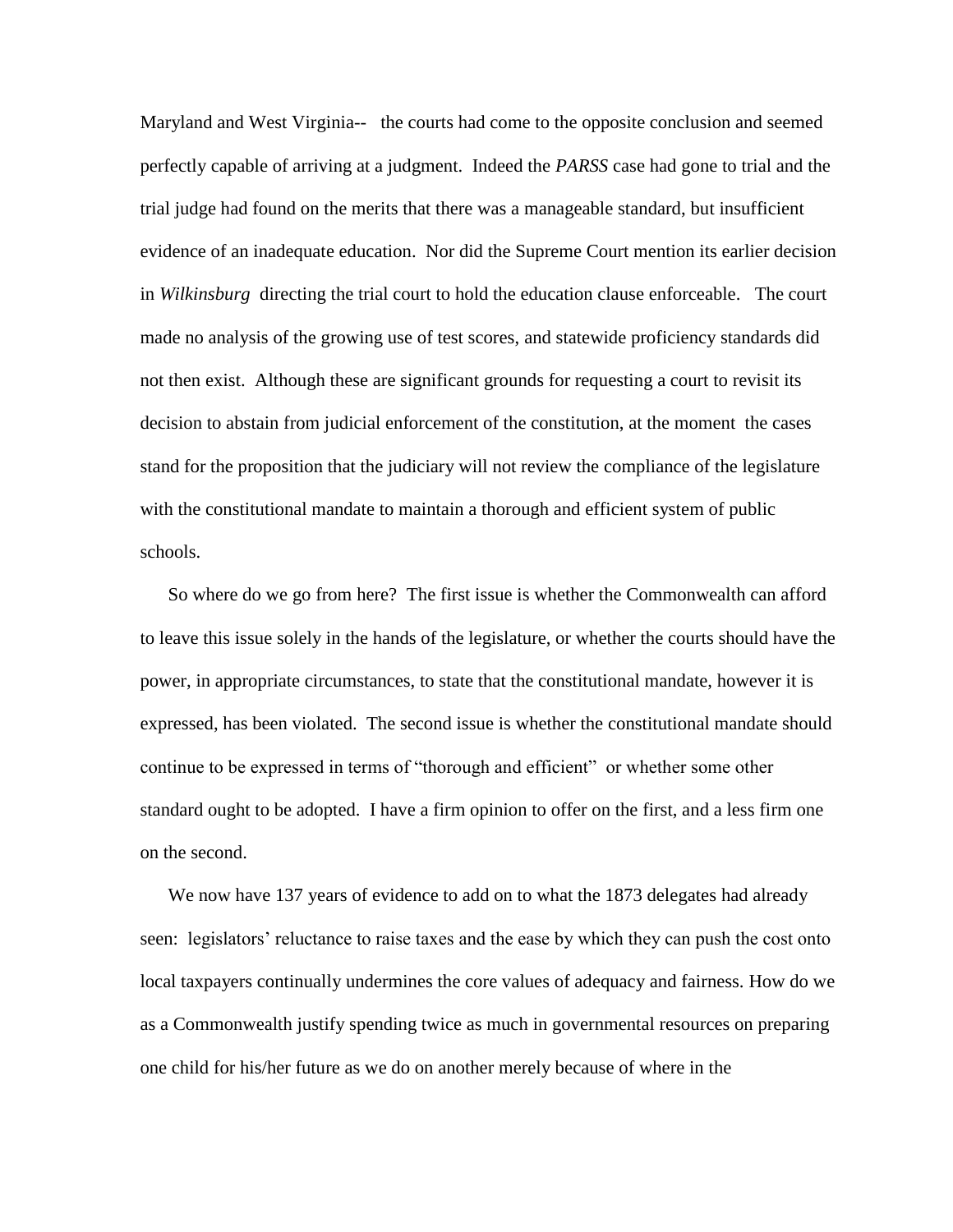Commonwealth they live? How do we justify taxing some residents at a rate almost three times higher than others for the same or lesser services? And most importantly, how do we justify spending less than what the state's own experts say is necessary to meet proficiency standards set by the state? Difficult as these are, the legislature year after year has ignored them and chosen the path of least resistance and electoral safety. The problem in a nutshell is that schools are expensive, and legislators timid.

Consequently, I have come to the conclusion that the state constitution should state: "The legislature's compliance with Article III, Sec. 14, is reviewable by the judiciary which may issue such orders, including declaratory judgments, as it finds necessary and appropriate.‖ I urge you to consider this simple change. It is not a magic wand which will make constitutional compliance automatic, but it should be helpful. The need to justify in some rational way to a court the decisions made on raising and distributing resources will not cripple the legislature, and may lead them to make better decisions. In any event, the public will benefit from a discussion of the relationship of the legislation passed to the constitutional requirement which judicial review will promote. While elected officials do not like being second guessed by judges, the alternative of no review has not worked.

This change places much more attention on the mandate currently expressed as "a thorough and efficient system.‖ There is considerable case law in other states on how to interpret this which is helpful, and it makes some sense to allow the flexibility of a court developed standard as different and perhaps unforeseeable circumstances arise. While I am sure that the educational goals could be expressed in more modern language, we know that our definition of what is proficient and what skills are needed to be a successful citizen and participant in the economy will be changing. It is hard to believe we will find precise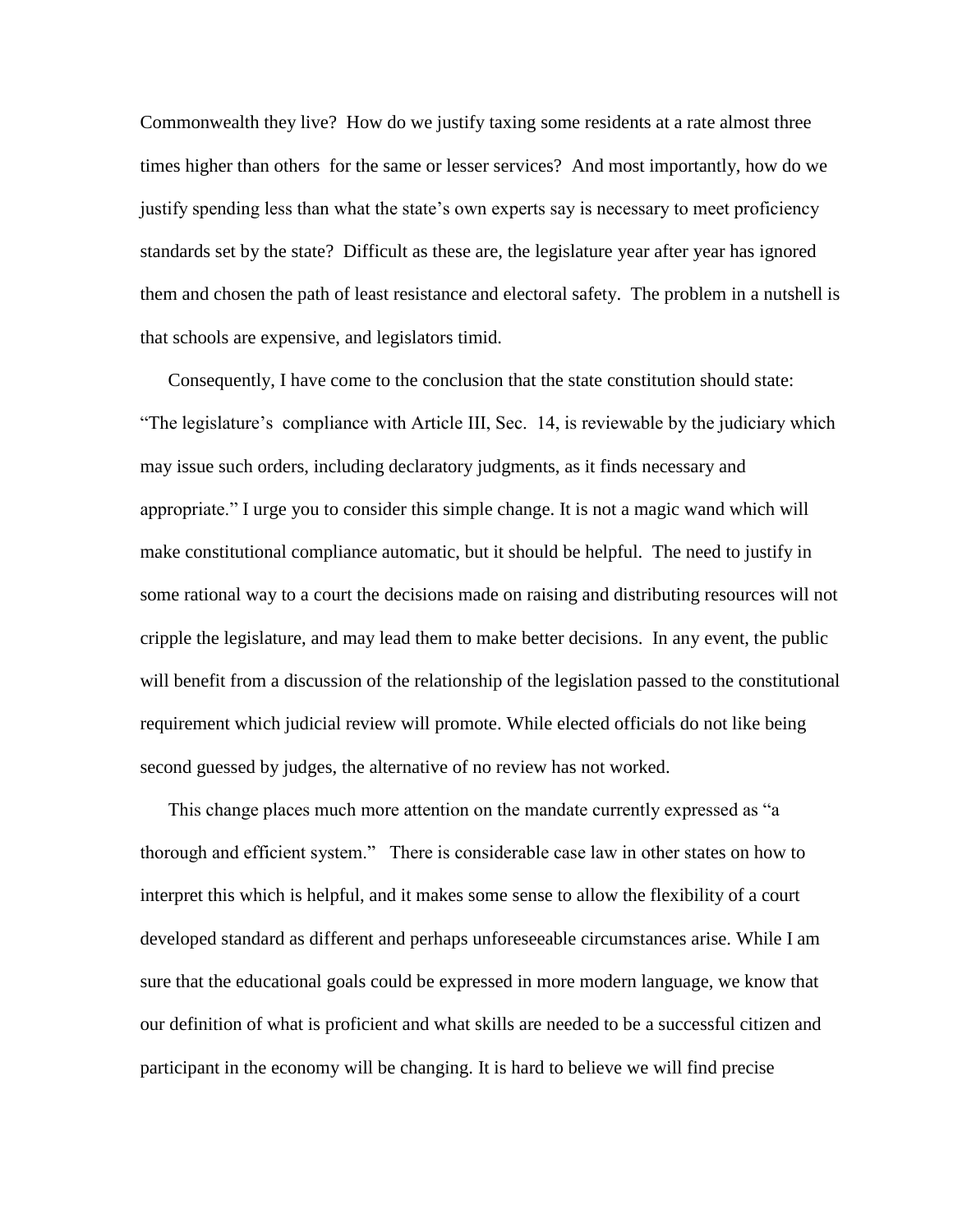language that will make it easy to know when the clause is being complied with and still retain flexibility. Highly generalized language, therefore, will be necessary, and I am not sure how much of an improvement any such change will make in helping legislators understand what is wanted from them. I am not opposed, just hesitant.

 It seems to me, however, that three changes would be helpful. One would be to mandate the legislature every five years to commission an independent study of the cost of education sufficient to prepare students in each district to succeed in a competitive economy and to engage in vital civic processes, and also of what portion of that cost should be provided by the state in order to assure local taxpayer equity. To be clear, the commission would be advising only, setting a benchmark, just as the 2007 Costing Out Study did. But it would greatly aid the legislators in meeting the constitutional mandate and would assist citizens in evaluating compliance.

A second and more controversial proposal would be to resurrect the state minimum contribution requirement, in a new and more flexible form. My proposal would be that the state be required to appropriate an amount equal to at least one half of the total statewide cost. For a little flexibility I would allow the legislature to do so on a two year basis, and it could be phased in ("Within four years of adoption of this provision,...."). If desirable, the standard could be expressed as equaling the national median, rather than 50 percent. While it is almost certain that the mandate would become the floor, years of experience shows it is higher than where we would be without it.

 My final proposed substantive change would be to mandate, rather than merely permit, at least two years of pre-K schooling be available to all Pennsylvanians who desire such schooling. Research shows that quality pre-K schooling makes an important and cost